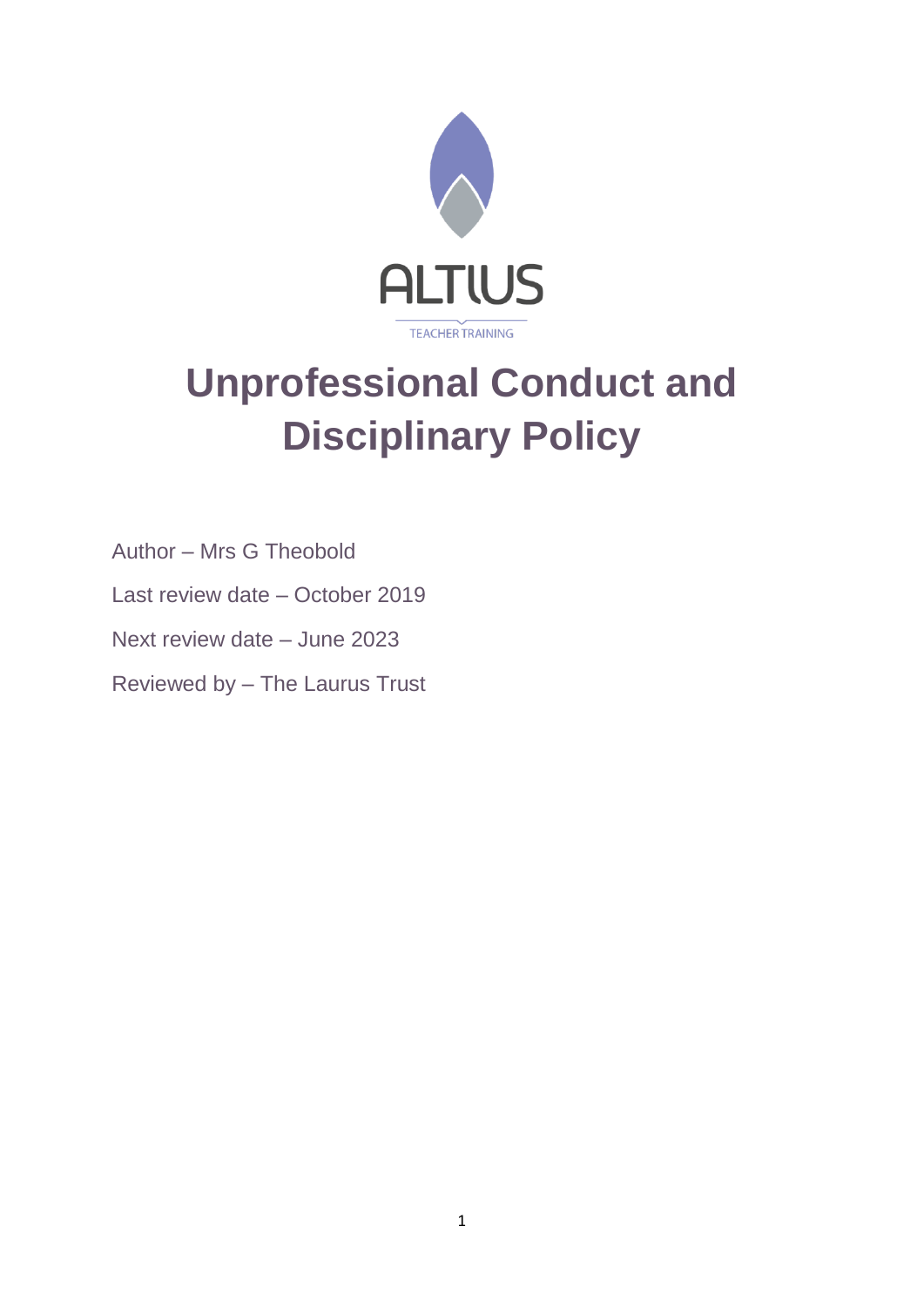## **Unprofessional conduct and disciplinary policy**

## **Aims and Values**

Altius Teacher Training expects professional conduct from Associate Teachers, staff and trainers at all times. The strength of Altius lies in good partnerships between the SCITT and partner institutions and any unprofessional conduct or behaviour that brings the name of the SCITT into disrepute will undermine this strength and jeopardise future partnership arrangements. We expect all our Associate Teachers, staff and trainers to demonstrate and model high levels of professionalism.

We will not accept unprofessional conduct from our Associate Teachers. Any Associate Teacher found to be behaving in an unprofessional manner will be subject to disciplinary procedures.

## **Leadership and Management**

We are committed to ensuring that all Associate Teachers behave in a professional manner whilst training.

The Altius Teacher Training Strategic Board is responsible for:

- Monitoring the success of the policy
- Identifying and remedying failures of the policy
- Reviewing the policy on a bi-annual basis
- Ensuring the policy is working in practice

The Programme Leadership Board is responsible for:

- Reviewing the policy on an annual basis initially
- Ensuring the policy is working in practice

The Head of Programme is responsible for:

- Ensuring all staff and trainers are aware of the policy and its contents
- Ensuring all Associate Teachers are aware of the policy and its contents
- The implementation of the policy
- Recording and reporting failures of the policy to Strategic Board

The Independent Appeals Panel is responsible for:

- Scrutinising evidence in case of an appeal against disciplinary action
- Recommending subsequent actions

#### **Procedures**

All Associate Teachers must uphold the professional code of conduct outlined in Part Two of the Teaching Standards as part of meeting the Standards for Qualified Teacher Status.

For the purpose of this policy, "behaving in an unprofessional manner" or "unprofessional conduct" means any breach of Part Two of the Teaching Standards, or behaving in a way that would not normally be acceptable in a school environment, or any conduct that brings the name of the SCITT into disrepute. This includes persistent lateness to a placement school or centrally based training, poor work ethic, the use of inappropriate language, rudeness to students, staff or trainers, aggression towards students, staff or trainers,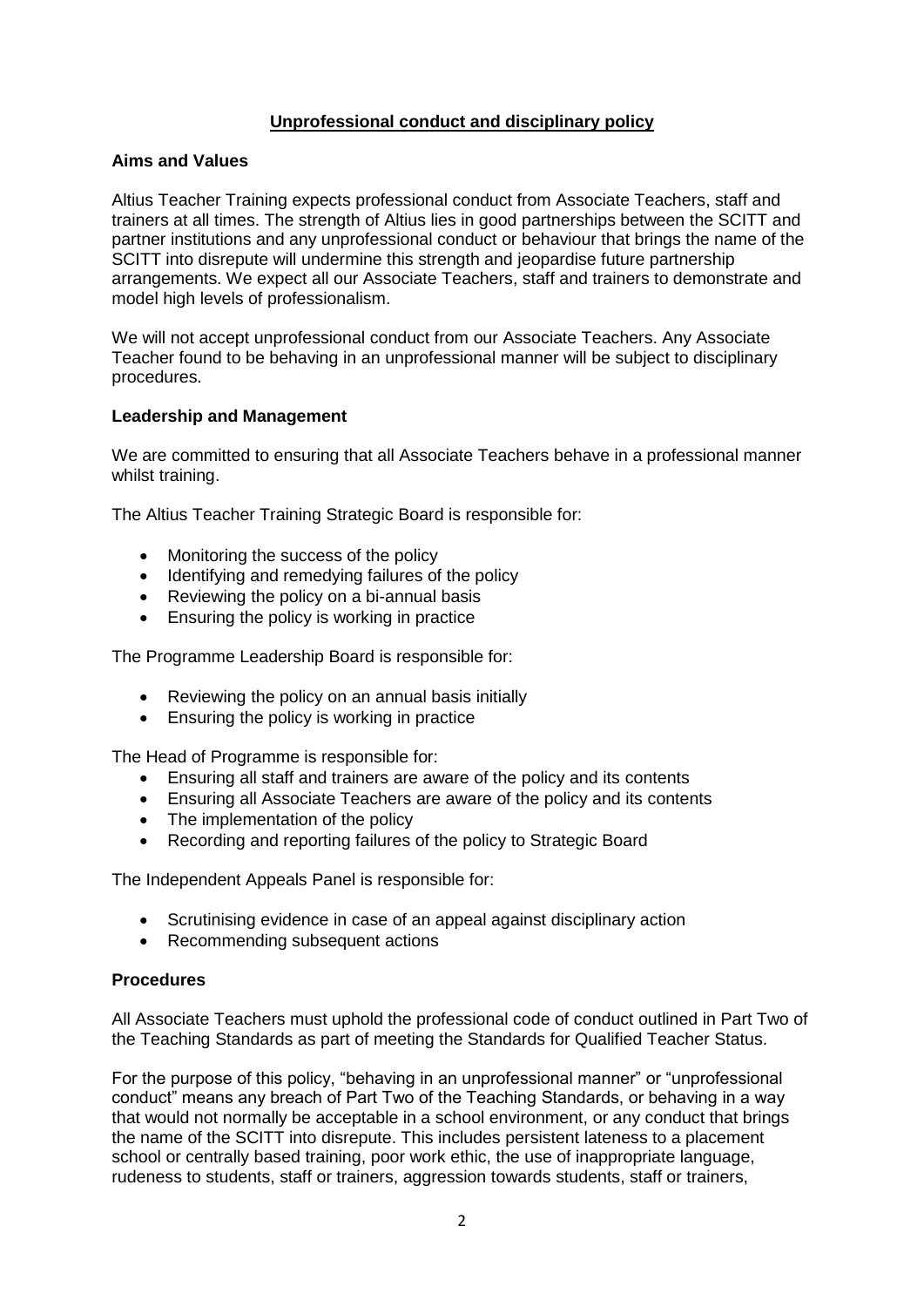inappropriate use of IT (see E Safety policy) any illegal behaviour or any form of violent behaviour.

If an Associate Teacher is found to behaving in an unprofessional manner whilst on placement, the school should notify the Head of Programme immediately. If an Associate Teacher is found to be behaving in an unprofessional manner whilst attending centrally based training, the trainer should notify the Head of Programme immediately.

In the first instance, the Head of Programme will decide the actions to be taken should any Associate Teacher be found to be behaving in an inappropriate or unprofessional manner. The Head of Programme will either:

• Discuss the behaviour or complaint with the Associate Teacher.

and/or

• Where appropriate, discuss the case with the Subject Mentor and/or the School Lead

and/or

• Where necessary discuss the case and any evidence presented with a member of Strategic Board. At this point, the Associate Teachers have the right to state their case to the member of Strategic Board.

If the complaint is found to be justified, the Head of Programme may either:

- Provide written advice and guidance
- Or
- Issue a first written warning

Or

• In exceptional circumstances, ask the Associate Teacher to leave the course

Where an Associate Teacher has been found to behaving in an unprofessional manner, the placement school has the right to request removal of the Associate Teacher from that placement. In these circumstances, the SCITT is under no obligation to find the Associate Teacher an alternative institution in which to complete the placement. This may result in the Associate Teacher being unable to complete the requirements of the course.

If an Associate Teacher has already been provided with written advice and guidance as a result of a previous complaint and a second complaint is found to be justified, the Head of Programme may either:

- Issue a first written warning
- Or
- In exceptional circumstances, ask the Associate Teacher to leave the course

If an Associate Teacher has already been issued with a first written warning and a further complaint is made and upheld, the Associate Teacher may be issued with a second written warning or asked to leave the course.

If an Associate Teacher has received 2 written warnings and a further complaint is found to be justified, the Associate Teacher will be asked to leave the course.